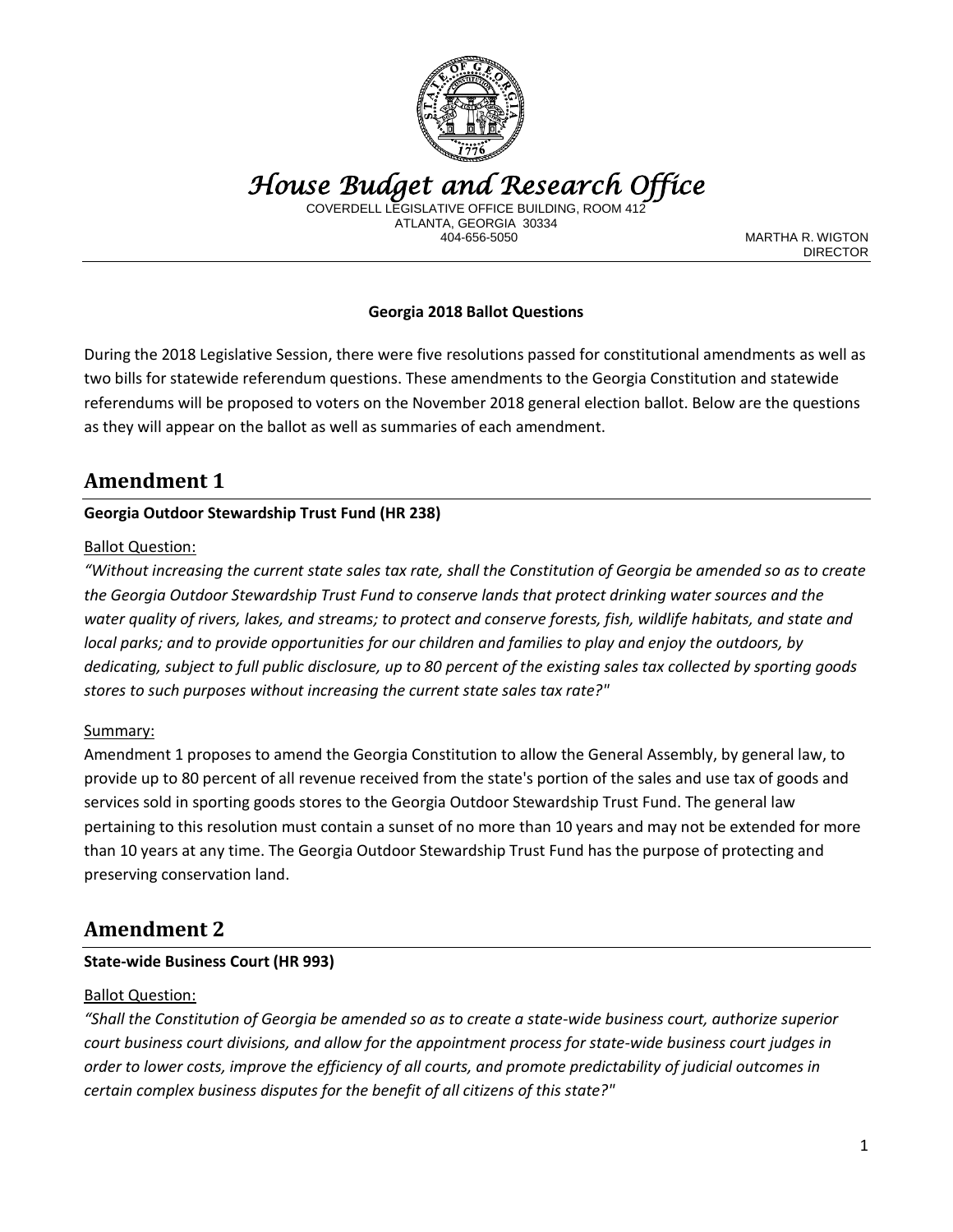#### Summary:

Amendment 2 proposes to amend the Georgia Constitution to create a state-wide business court. The amendment would give the newly formed business court the judicial power of the state, but does not preclude a superior court from creating a business court division for its circuit. The provisions of the amendment would be effective within 24 months after having been voted on and approved by a public referendum as provided by law. All cases brought before the business court may have pre-trial proceedings in any county; however, venue for trials brought before the business court shall be determined according to traditional venue rules provided by the Code. The business court shall have state-wide jurisdiction and concurrent jurisdiction with the superior court over equity cases. A superior court by agreement of the parties may order removal of a case to the state-wide business court as provided by law. Business court judges will be appointed by the governor to a five-year term, subject to approval by a majority vote of the Senate Judiciary Committee and a majority vote of the House Committee on Judiciary, and may be reappointed at the end of their term. Initial terms can be provided for by general legislation. Business court judges shall have such qualifications as provided by law. Vacancies in the state-wide business court shall be filled by appointment of the governor, subject to approval by a majority vote of the Senate Judiciary Committee and a majority vote of the House Committee on Judiciary.

## **Amendment 3**

#### **Forest Land Conservation Use Property Tax Revisions (HR 51)**

#### Ballot Question:

*"Shall the Constitution of Georgia be amended so as to revise provisions related to the subclassification for tax purposes of and the prescribed methodology for establishing the value of forest land conservation use property and related assistance grants, to provide that assistance grants related to forest land conservation use property may be increased by general law for a five-year period and that up to 5 percent of assistance grants may be deducted and retained by the state revenue commissioner to provide for certain state administrative costs, and to provide for the subclassification of qualified timberland property for ad valorem taxation purposes?"*

#### Summary:

Amendment 3 is a ballot question to amend the Georgia Constitution, where it relates to forest land conservation use property, to include properties of at least 200 acres in aggregate which lie in one or more counties in parcels of at least 100 acres within any given county, as well as decrease the covenant from 15 to 10 years. From 2019 through 2023, the resolution allows the value of the county assistance grants to be increased by general law beyond the amount of revenue needed to offset revenue losses stemming from forest land being included in the conservation use. The 2008 base year used for determining the forest land fair market value is updated to a 2016 base year, and the base year will change in 2019 and every three years thereafter. The General Assembly may provide for a fee of up to five percent to be retained by the revenue commissioner to offset the costs to administer the program.

The resolution also establishes a new class of property to be known as "qualified timberland property," which is defined as tangible real property with a primary use for the production of trees to produce timber for commercial uses. The value of qualified timberland property shall be at least 175 percent of such property's forest land conservation use value. The purposes of the new property class are to allow the Department of Revenue to appraise the properties and to establish a separate system to appeal appraisals and determinations related to qualified timberland property.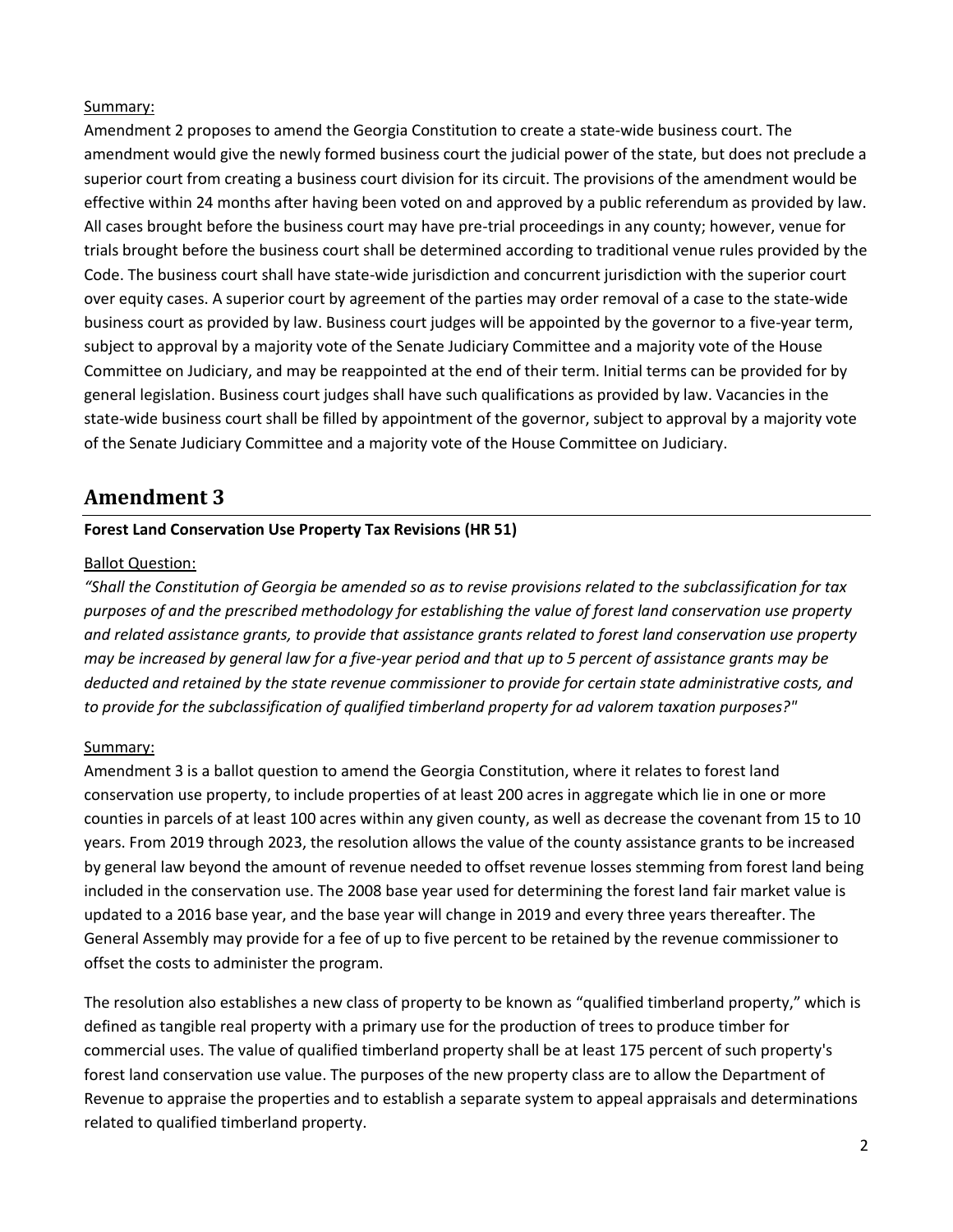# **Amendment 4**

#### **Marsy's Law (SR 146)**

#### **Ballot Question:**

*"Shall the Constitution of Georgia be amended so as to provide certain rights to victims against whom a crime has allegedly been perpetrated and allow victims to assert such rights?"*

#### Summary:

Amendment 4, known as Marsy's Law (SR 146), is the companion legislation to SB 127 and proposes an amendment to the Georgia Constitution to provide for the constitutional rights to the victims of crime. The rights for the victims are as follows: reasonable, accurate, and timely notice of court proceedings involving the alleged act; reasonable and timely notice upon the release or escape of the accused; inclusion in any scheduled court proceedings; and the opportunity to be heard at any scheduled proceedings involving the release, plea, or sentencing of the accused. These rights do not: create a cause of action against the State of Georgia; confer the right for a victim to appeal, challenge, or provide standing to become a party to a criminal or delinquency proceeding; nor restrict the inherent authority of the courts to maintain order in the courtroom.

## **Amendment 5**

#### **Sales and Use Tax Referendum by a School District (SR 95)**

#### Ballot Question:

*"Shall the Constitution of Georgia be amended so as to authorize a referendum for a sales and use tax for education by a county school district or an independent school district or districts within the county having a majority of the students enrolled within the county and to provide that the proceeds are distributed on a per student basis among all the school systems unless an agreement is reached among such school systems for a different distribution?"*

#### Summary:

Amendment 5 proposes amending the Georgia Constitution to allow for a special education sales and use tax referendum to be called by a county school district or independent school district or districts having a majority of the students enrolled within the county. The proceeds of the tax are to be split between the districts based either on an agreement made between the districts or on a ratio of enrollment.

# **Referendum A**

## **Homestead Exemption for Municipalities (HB 820)**

#### Ballot Question:

*"Do you approve a new homestead exemption in a municipal corporation that is located in more than one county, that levies a sales tax for the purposes of a metropolitan area system of public transportation, and that has within its boundaries an independent school system, from ad valorem taxes for municipal purposes in the amount of the difference between the current year assessed value of a home and the adjusted base year value, provided that the lowest base year value will be adjusted yearly by 2.6 percent?"*

#### Summary:

Referendum A proposes amending Article 2 of Chapter 5 of Title 48, relating to property tax exemptions and deferral, by adding a new section which allows a homestead exemption from the ad valorem taxes for municipal